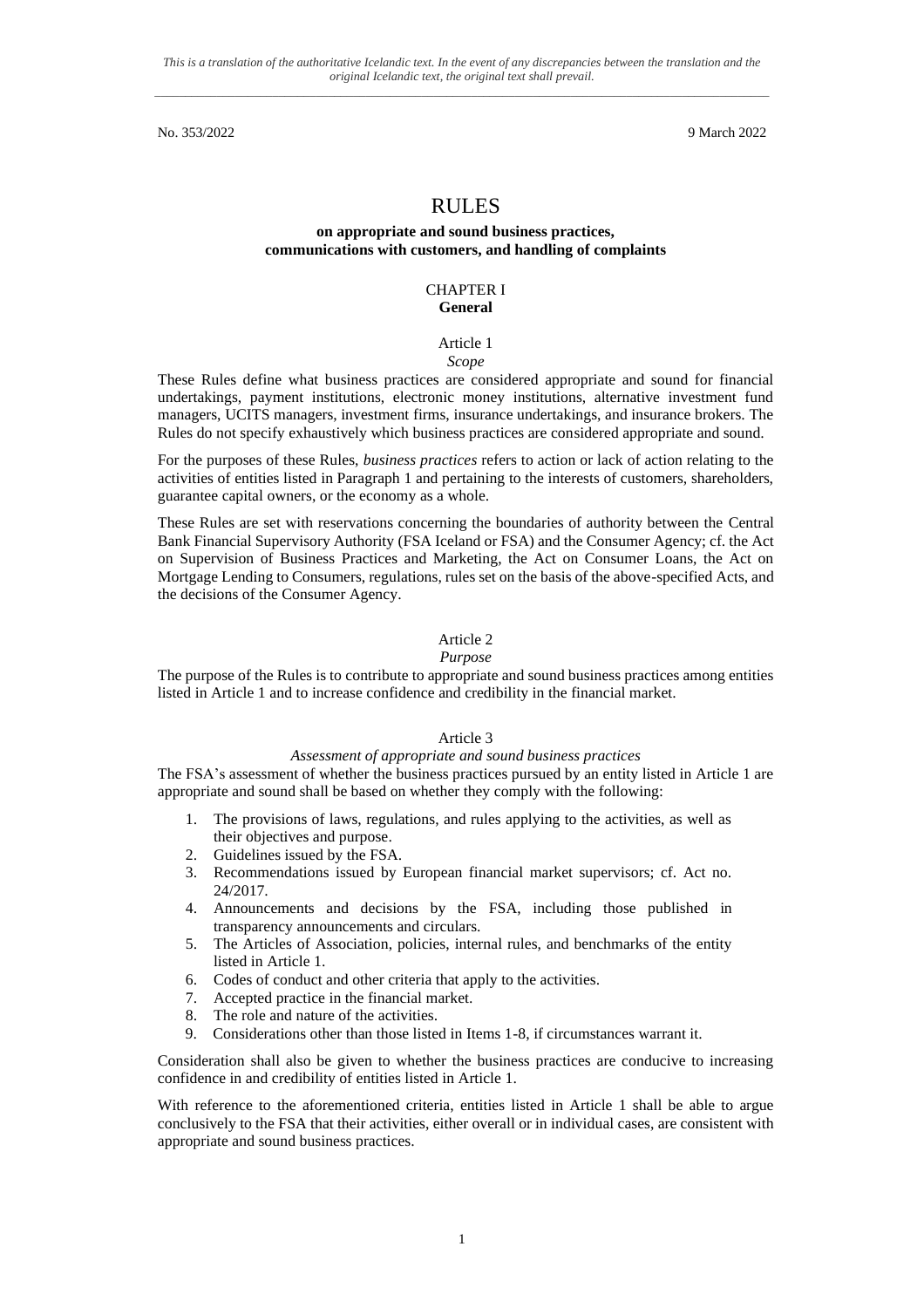## CHAPTER II

#### **Communications with customers and handling of complaints**

Article 4

*Communications with customers and provision of information to them* Customers refers to individuals or legal entities that have, or have had, a business relationship with an entity listed in Article 1.

With the establishment of a business relationship, entities listed in Article 1 incur an obligation to observe confidentiality vis-à-vis their customers. Therefore, entities listed in Article 1 shall ensure the following in their communications with customers, so as to enhance trust and transparency:

- 1. They shall operate honestly and justly and conduct business in a diligent and professional manner, with the interests of their customers and the credibility of the financial market as guiding principles.
- 2. They shall provide their customers with all necessary information pertaining to the business relationship, both while it is ongoing and after it concludes, in accordance with laws and rules on the storage of such data.
- 3. They shall provide appropriate information on goods and services, including information on all costs, in a clear and comprehensible manner, both before transactions take place and throughout the business relationship. They shall take into consideration the needs of individual customers; for example, by providing further explanations if necessary.
- 4. The information on goods and services shall be neither misleading nor deceptive.
- 5. The advice given shall be based on the customer's interests, including the customer's financial needs, and is provided in a clear and comprehensible manner.
- 6. Customers shall not be subjected to inappropriate pressure so as to affect their decisions.
- 7. The risk of conflicts of interests shall be reduced.
- 8. The policies, procedures, and execution of tasks of entities listed in Article 1 shall not limit or inappropriately prevent access to general financial services.

# Article 5

#### *Handling of complaints*

*Complaint* refers to any type of comment made to an entity listed in Article 1; for instance, concerning dissatisfaction with service, case resolution, or the conduct of the business relationship.

Entities listed in Article 1 shall ensure that complaints and other comparable communications are addressed quickly, efficiently, and fairly. This entails the following, among other things:

- 1. The receipt of the complaint shall be confirmed and information provided about its handling.
- 2. Complaints shall be responded to in writing, or in a manner comparable to that in which they were received, within four weeks. If it is not possible to respond to the complaint within the above-specified time limit, the party lodging the complaint shall be informed of the delay and the reasons for it, and when a response can be expected.
- 3. All necessary information and data on the complaint shall be gathered and assessed objectively.
- 4. Information shall be provided to the customer in a clear and concise manner.
- 5. The position of the entity listed in Article 1 shall be reasoned in writing if the customer's complaint is not considered in full, and information on legal recourse shall be provided; cf. Article 8.

If an entity listed in Article 1 receives an unclear complaint from a customer and it is not obvious how it should be responded to, the entity shall request further information from the party lodging the complaint.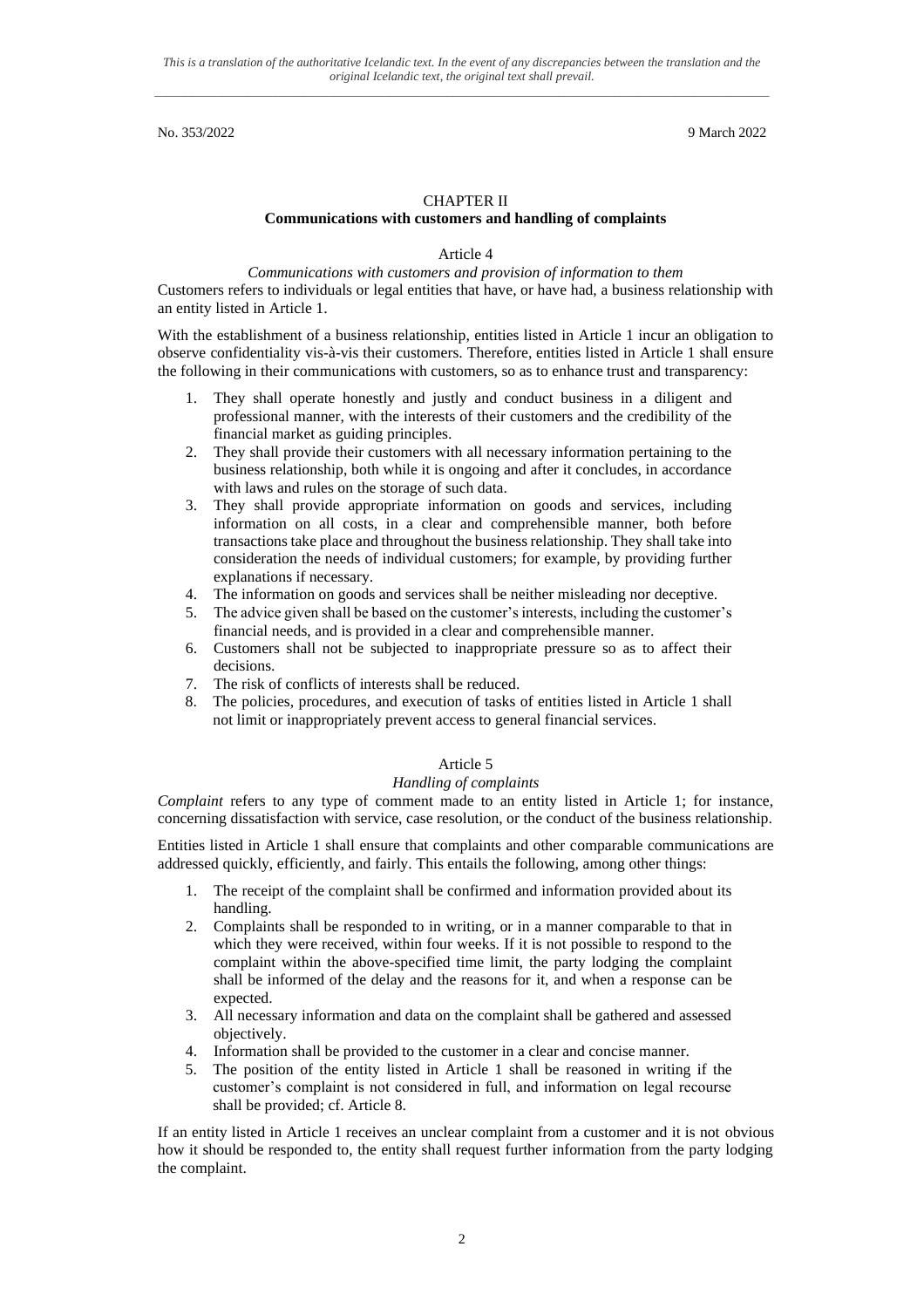## Article 6

#### *Policy on handling of complaints*

Entities listed in Article 1 shall adopt a written complaints policy that is conducive to quick, efficient, and fair handling. The policy shall stipulate, among other things, the entity's procedure for responses to complaints, its targeted response time, and its internal monitoring of compliance with the policy.

### Article 7

#### *Information on handling of complaints*

Entities listed in Article 1 shall publish information on their complaint handling and complaints policy according to Article 6 in an accessible manner on their website. Furthermore, they shall provide explicit information on how to lodge complaints.

#### Article 8

#### *Information on legal recourse*

Entities listed in Article 1 shall make information accessible on customers' legal recourse if a civil dispute arises between the company and the entity, including appeal to a ruling body according to the Act on Ruling Authorities for Consumer Disputes; cf. Article 19(a), Paragraph 1 of the Act on Financial Undertakings; Article 104 of the Payment Services Act; Article 42, Paragraph 1 of the Act on Issuance and Treatment of Electronic Money; Article 114 of the Act on Alternative Investment Fund Management Companies; Article 132 of the Act on Undertakings for Collective Investment in Transferable Securities (UCITS); and Article 59 of the Act on Markets in Financial Instruments.

Information on legal recourse shall be available both on the website and at the offices of entities listed in Article 1.

#### Article 9

## *Documentation of complaints*

Entities listed in Article 1 shall store information on complaints and their handling for at least five (5) years from the time the complaint is received. This includes storage of the following information:

- 1. Substance and type of complaint.
- 2. Date of complaint.
- 3. All documents pertaining to the complaint.
- 4. Date of the entity's conclusion.
- 5. The entity's conclusion or position on the complaint.

## Article 10

#### *Supervision of complaint handling*

Entities listed in Article 1 shall ensure that they conduct regular assessments of the handling of complaints in accordance with this Chapter.

## Article 11

#### *Reporting to the FSA*

By 1 March each year, entities listed in Article 1, except insurance brokers that distribute insurance as a by-product, shall provide information to the FSA on complaints received, including the number of complaints and statistics compiled about them, the handling of complaints, and information on the conduct of internal monitoring of compliance with the policy on handling of complaints.